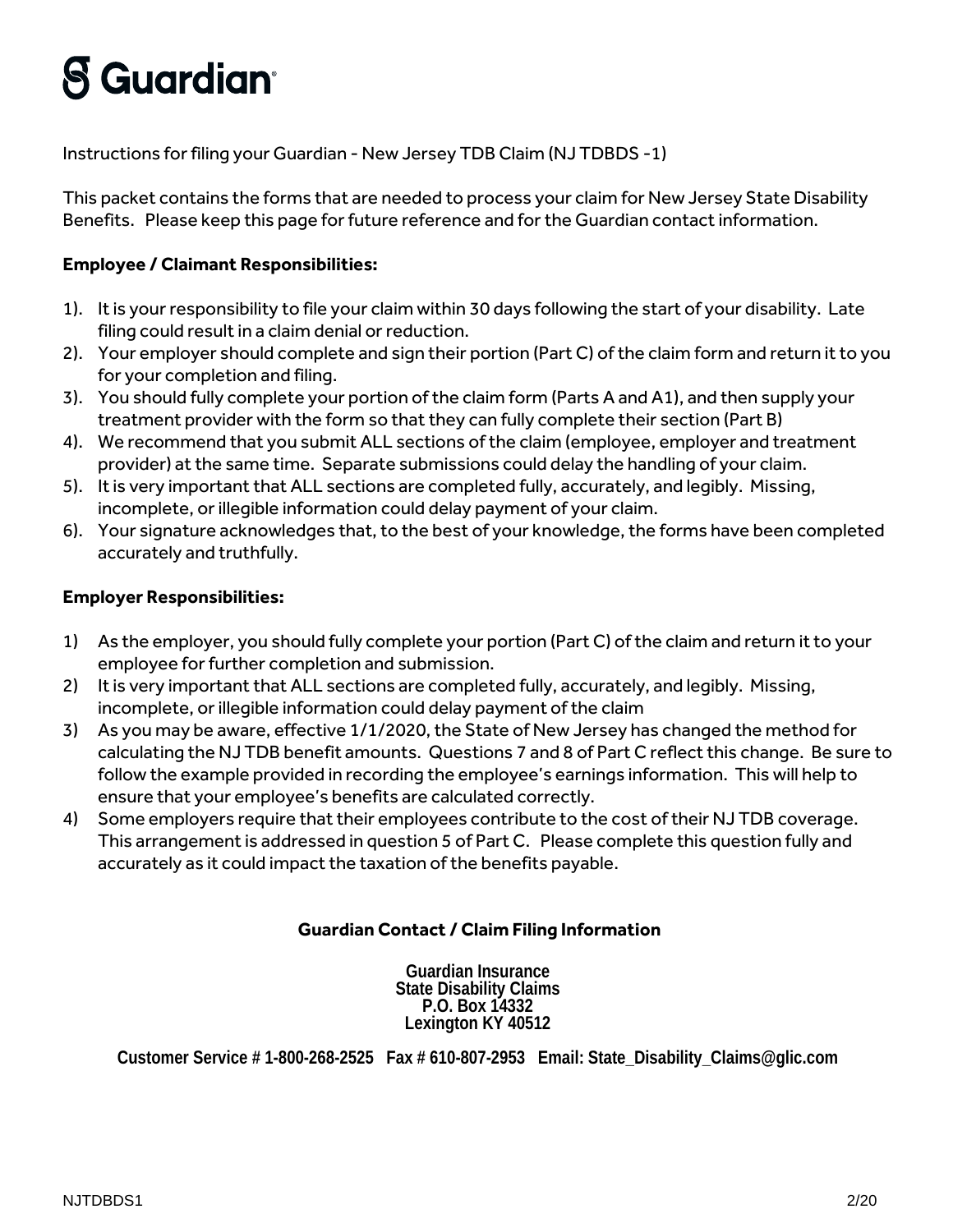|                                                                                                                             | <b>S Guardian</b> <sup>.</sup><br><b>State Disability Claims</b><br>P.O. Box 14332<br>Lexington KY 40512<br>Telephone #1-800-268-2525 Fax #610-807-2953 Email: State_Disability_Claims@glic.com                                                                                                                                                                                                                                                                     |                                        |                                                                |                |                 |                                     |      |  |
|-----------------------------------------------------------------------------------------------------------------------------|---------------------------------------------------------------------------------------------------------------------------------------------------------------------------------------------------------------------------------------------------------------------------------------------------------------------------------------------------------------------------------------------------------------------------------------------------------------------|----------------------------------------|----------------------------------------------------------------|----------------|-----------------|-------------------------------------|------|--|
|                                                                                                                             | STATE OF NEW JERSEY - TEMPORARY DISABILITY INSURANCE CLAIM FORM                                                                                                                                                                                                                                                                                                                                                                                                     |                                        |                                                                |                |                 |                                     |      |  |
| PART A                                                                                                                      | <b>INFORMATION TO BE COMPLETED BY THE</b><br><b>CLAIMANT - Print or Type</b>                                                                                                                                                                                                                                                                                                                                                                                        |                                        |                                                                |                | Guardian Plan # |                                     |      |  |
| 1. Claimant's Name: Last First Middle                                                                                       |                                                                                                                                                                                                                                                                                                                                                                                                                                                                     | 2. Birth Date                          |                                                                |                |                 | 3. Member ID/Social Security Number |      |  |
|                                                                                                                             | 4. Home Address - required (Street, Apt #, City, State, Zip Code)                                                                                                                                                                                                                                                                                                                                                                                                   |                                        |                                                                |                | 5. County       |                                     |      |  |
|                                                                                                                             | 6. Mailing Address - if different (Street, Apt #, City State, Zip Code)                                                                                                                                                                                                                                                                                                                                                                                             |                                        |                                                                | Male<br>Female |                 | 8. Occupation                       |      |  |
|                                                                                                                             |                                                                                                                                                                                                                                                                                                                                                                                                                                                                     |                                        |                                                                |                |                 |                                     |      |  |
|                                                                                                                             | 10a. What was the last day that you actually worked before your disability began?<br>10b. Reason for separation: Illness/Accident/Maternity Terminated Duit                                                                                                                                                                                                                                                                                                         |                                        |                                                                |                | Month           | Day                                 | Year |  |
|                                                                                                                             | 11. What was the first day you were unable to work due to present disability:<br>(Include Saturday, Sunday, or Holiday) Do not list future dates                                                                                                                                                                                                                                                                                                                    |                                        |                                                                |                |                 |                                     |      |  |
| Actual $\Box$ Possible                                                                                                      | 12. If you have recovered or have a possible return to work date from this disability, list date:                                                                                                                                                                                                                                                                                                                                                                   |                                        |                                                                |                |                 |                                     |      |  |
|                                                                                                                             | 13. Date(s) of emergency room care: _____________________ or hospitalization: From ________________<br>Month/Day/Year                                                                                                                                                                                                                                                                                                                                               |                                        | Month/Day/Year                                                 |                | Month/Day/Year  |                                     |      |  |
|                                                                                                                             |                                                                                                                                                                                                                                                                                                                                                                                                                                                                     |                                        |                                                                |                |                 |                                     |      |  |
|                                                                                                                             | 15. Was this injury/illness caused by your job? Section Yes or Section Construction must be answered.) If Yes, date of work related                                                                                                                                                                                                                                                                                                                                 |                                        |                                                                |                |                 |                                     |      |  |
|                                                                                                                             | 16. Identify the physician or hospital treating you for this disability: Name: ____________________                                                                                                                                                                                                                                                                                                                                                                 |                                        |                                                                |                |                 |                                     |      |  |
| Address: _                                                                                                                  |                                                                                                                                                                                                                                                                                                                                                                                                                                                                     |                                        |                                                                | Telephone: (   |                 |                                     |      |  |
|                                                                                                                             | a. Have you tried working any days since you became disabled? $\Box$ Yes $\Box$ No                                                                                                                                                                                                                                                                                                                                                                                  |                                        |                                                                |                |                 |                                     |      |  |
|                                                                                                                             | b. Have you been paid for any days after your last day of work? $\Box$ Yes $\Box$ No<br>If yes, give dates ___________ to _________ and amount $\frac{1}{2}$ per _____. Check box for type of pay received below.<br>2. Difference between regular wages and disability benefits?<br>3. □ Other pay from your employer? (explain _______________)<br>4. □ Severance Pay? With Notice? □ Yes □ No In lieu of Notice? □ Yes □ No<br>$\Box$ Donated Leave?<br>5.<br>6. |                                        |                                                                |                |                 |                                     |      |  |
|                                                                                                                             | 18. Since your last day of work have you received, claimed or applied for:                                                                                                                                                                                                                                                                                                                                                                                          |                                        |                                                                |                |                 |                                     |      |  |
| a. Federal Social Security Disability Benefits?<br>e. Unemployment Insurance Benefits?<br>f. Workers Compensation Benefits? | b. Pension benefits from your most recent employer?<br>c. Temporary Disability Benefits from another State?<br>d. Any other disability benefits provided by your employer or union?                                                                                                                                                                                                                                                                                 | Yes<br>Yes<br>Yes<br>Yes<br>Yes<br>Yes | $\neg$ No<br>$\Box$ No<br> No<br>$\neg$ No<br> No<br>$\Box$ No |                |                 |                                     |      |  |

**BE SURE TO COMPLETE AND SIGN PART A1 (next page)**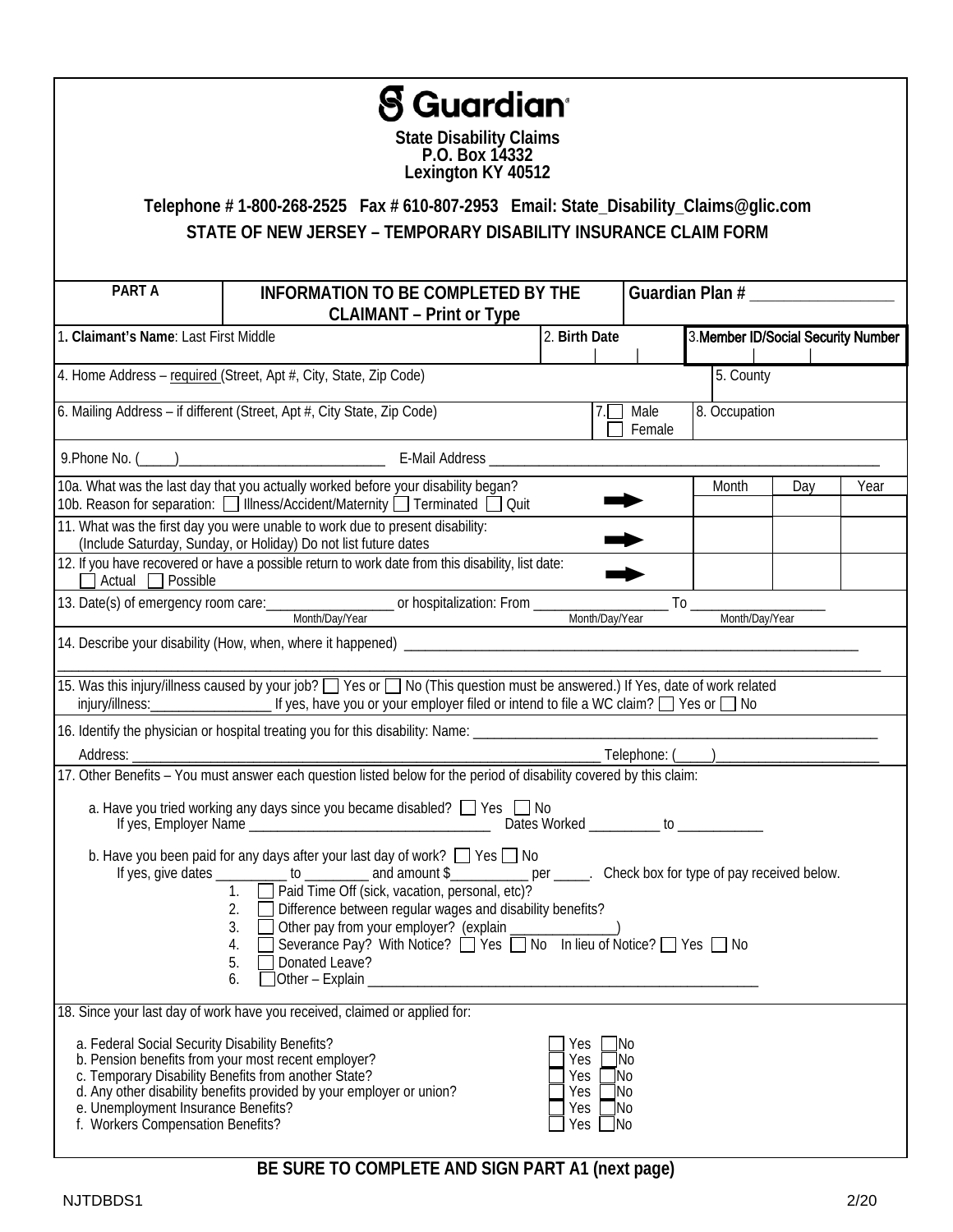| Plan#                                                                                                                                                                                                                                                                                                                                                                                                                                                                                                                                                                                                                                                                                                              |                                                                                  | <b>Social Security Number</b>                                                                                                                                                                                                  |  |  |  |  |
|--------------------------------------------------------------------------------------------------------------------------------------------------------------------------------------------------------------------------------------------------------------------------------------------------------------------------------------------------------------------------------------------------------------------------------------------------------------------------------------------------------------------------------------------------------------------------------------------------------------------------------------------------------------------------------------------------------------------|----------------------------------------------------------------------------------|--------------------------------------------------------------------------------------------------------------------------------------------------------------------------------------------------------------------------------|--|--|--|--|
| Claimant's Name:                                                                                                                                                                                                                                                                                                                                                                                                                                                                                                                                                                                                                                                                                                   |                                                                                  |                                                                                                                                                                                                                                |  |  |  |  |
| PART A1<br><b>CLAIMANT'S AUTHORIZATION AND CERTIFICATION STATEMENTS</b><br>MUST BE COMPLETED AND SIGNED BY THE CLAIMANT                                                                                                                                                                                                                                                                                                                                                                                                                                                                                                                                                                                            |                                                                                  |                                                                                                                                                                                                                                |  |  |  |  |
| Please designate a representative to obtain claim information for you if you cannot call Guardian yourself. The Law only permits claim information<br>to be given to you or your representative.                                                                                                                                                                                                                                                                                                                                                                                                                                                                                                                   |                                                                                  |                                                                                                                                                                                                                                |  |  |  |  |
|                                                                                                                                                                                                                                                                                                                                                                                                                                                                                                                                                                                                                                                                                                                    |                                                                                  |                                                                                                                                                                                                                                |  |  |  |  |
|                                                                                                                                                                                                                                                                                                                                                                                                                                                                                                                                                                                                                                                                                                                    |                                                                                  |                                                                                                                                                                                                                                |  |  |  |  |
| Certification and Signature I was unable to work during the period for which benefits are claimed and hereby certify that I have<br>read and understand my benefit rights and responsibilities. I am aware that if any of the foregoing statements made by me are known to be false,<br>or I knowingly fail to disclose a material fact, I may be subject to penalties, which may include criminal prosecution. You are hereby authorized to<br>verify my Social Security Account Number, and obtain any medical, employment and Social Security benefit entitlement information that is<br>necessary to determine my eligibility for benefits.                                                                    |                                                                                  |                                                                                                                                                                                                                                |  |  |  |  |
|                                                                                                                                                                                                                                                                                                                                                                                                                                                                                                                                                                                                                                                                                                                    |                                                                                  | Date and the contract of the contract of the contract of the contract of the contract of the contract of the contract of the contract of the contract of the contract of the contract of the contract of the contract of the c |  |  |  |  |
|                                                                                                                                                                                                                                                                                                                                                                                                                                                                                                                                                                                                                                                                                                                    |                                                                                  |                                                                                                                                                                                                                                |  |  |  |  |
| Note: The NJ Temporary Disability Benefits Program is not a "covered entity" under the Federal Health Information Portability & Accountability Act<br>(HIPAA). All medical records of the Division, except to the extent necessary for the proper administration of the Temporary Disability Benefits Law<br>are confidential & are not open to public inspection. The Division protects all records that may reveal the identity of the claimant, or the nature or<br>cause of the disability and the records may only be used in proceedings arising under the Law.<br>Employment Information beginning with your last employer. List all employment (both full and part-time) in the past 18 months. If you had |                                                                                  |                                                                                                                                                                                                                                |  |  |  |  |
| more than 3 employers, list the remaining employers in the space provided below.                                                                                                                                                                                                                                                                                                                                                                                                                                                                                                                                                                                                                                   |                                                                                  |                                                                                                                                                                                                                                |  |  |  |  |
| Name and address:                                                                                                                                                                                                                                                                                                                                                                                                                                                                                                                                                                                                                                                                                                  |                                                                                  |                                                                                                                                                                                                                                |  |  |  |  |
|                                                                                                                                                                                                                                                                                                                                                                                                                                                                                                                                                                                                                                                                                                                    |                                                                                  |                                                                                                                                                                                                                                |  |  |  |  |
| (City)<br>(Street)<br>(State)<br>(Zip)                                                                                                                                                                                                                                                                                                                                                                                                                                                                                                                                                                                                                                                                             | Telephone: ____________________Work Location ___________________________________ | State                                                                                                                                                                                                                          |  |  |  |  |
|                                                                                                                                                                                                                                                                                                                                                                                                                                                                                                                                                                                                                                                                                                                    | Full time Part time Union ____________                                           | <b>Division</b>                                                                                                                                                                                                                |  |  |  |  |
| Check the days of the week you normally work. $\Box$ SUN $\Box$<br><b>MON</b>                                                                                                                                                                                                                                                                                                                                                                                                                                                                                                                                                                                                                                      | TUE  <br>WED                                                                     | $\Box$ THUR $\Box$ FRI $\Box$ SAT $\Box$ VARIES                                                                                                                                                                                |  |  |  |  |
| Name and address:                                                                                                                                                                                                                                                                                                                                                                                                                                                                                                                                                                                                                                                                                                  |                                                                                  |                                                                                                                                                                                                                                |  |  |  |  |
|                                                                                                                                                                                                                                                                                                                                                                                                                                                                                                                                                                                                                                                                                                                    |                                                                                  |                                                                                                                                                                                                                                |  |  |  |  |
|                                                                                                                                                                                                                                                                                                                                                                                                                                                                                                                                                                                                                                                                                                                    | month/day/year<br>month/day/year                                                 |                                                                                                                                                                                                                                |  |  |  |  |
| (City)<br>(State)<br>(Street)<br>(Zip                                                                                                                                                                                                                                                                                                                                                                                                                                                                                                                                                                                                                                                                              | Telephone: __________________<br><b>Work Location</b>                            |                                                                                                                                                                                                                                |  |  |  |  |
|                                                                                                                                                                                                                                                                                                                                                                                                                                                                                                                                                                                                                                                                                                                    |                                                                                  |                                                                                                                                                                                                                                |  |  |  |  |
| Occupation: _                                                                                                                                                                                                                                                                                                                                                                                                                                                                                                                                                                                                                                                                                                      | Full time Part time Union ____________                                           | Division                                                                                                                                                                                                                       |  |  |  |  |
| Check the days of the week you normally work. $\Box$ SUN $\Box$ MON $\Box$ TUES $\Box$ WED $\Box$ THUR $\Box$ FRI $\Box$ SAT $\Box$ VARIES                                                                                                                                                                                                                                                                                                                                                                                                                                                                                                                                                                         |                                                                                  |                                                                                                                                                                                                                                |  |  |  |  |
| Name and address:                                                                                                                                                                                                                                                                                                                                                                                                                                                                                                                                                                                                                                                                                                  |                                                                                  |                                                                                                                                                                                                                                |  |  |  |  |
|                                                                                                                                                                                                                                                                                                                                                                                                                                                                                                                                                                                                                                                                                                                    | Period of employment: From ____________<br>month/day/year                        | To<br>month/day/year                                                                                                                                                                                                           |  |  |  |  |
| (City)<br>(Street)<br>(State)<br>(Zip)                                                                                                                                                                                                                                                                                                                                                                                                                                                                                                                                                                                                                                                                             |                                                                                  |                                                                                                                                                                                                                                |  |  |  |  |
|                                                                                                                                                                                                                                                                                                                                                                                                                                                                                                                                                                                                                                                                                                                    | _Work Location _<br>Telephone: ___________________                               | City<br>State                                                                                                                                                                                                                  |  |  |  |  |
| Full time<br>Occupation:                                                                                                                                                                                                                                                                                                                                                                                                                                                                                                                                                                                                                                                                                           | Part time $\Box$ Union                                                           | <b>Division</b>                                                                                                                                                                                                                |  |  |  |  |
| Check the days of the week you normally work. $\square$<br><b>SUN</b><br><b>MON</b>                                                                                                                                                                                                                                                                                                                                                                                                                                                                                                                                                                                                                                | WED $\Box$<br>TUE $\Box$<br><b>THUR</b><br>FRI                                   | SAT<br><b>VARIES</b>                                                                                                                                                                                                           |  |  |  |  |
| USE THIS SPACE TO PROVIDE ANY ADDITIONAL INFORMATION                                                                                                                                                                                                                                                                                                                                                                                                                                                                                                                                                                                                                                                               |                                                                                  |                                                                                                                                                                                                                                |  |  |  |  |
|                                                                                                                                                                                                                                                                                                                                                                                                                                                                                                                                                                                                                                                                                                                    |                                                                                  |                                                                                                                                                                                                                                |  |  |  |  |
|                                                                                                                                                                                                                                                                                                                                                                                                                                                                                                                                                                                                                                                                                                                    |                                                                                  |                                                                                                                                                                                                                                |  |  |  |  |
|                                                                                                                                                                                                                                                                                                                                                                                                                                                                                                                                                                                                                                                                                                                    |                                                                                  |                                                                                                                                                                                                                                |  |  |  |  |
| If more space is needed, attach an additional sheet of paper. Be sure your Social Security Number appears on all pages.                                                                                                                                                                                                                                                                                                                                                                                                                                                                                                                                                                                            |                                                                                  |                                                                                                                                                                                                                                |  |  |  |  |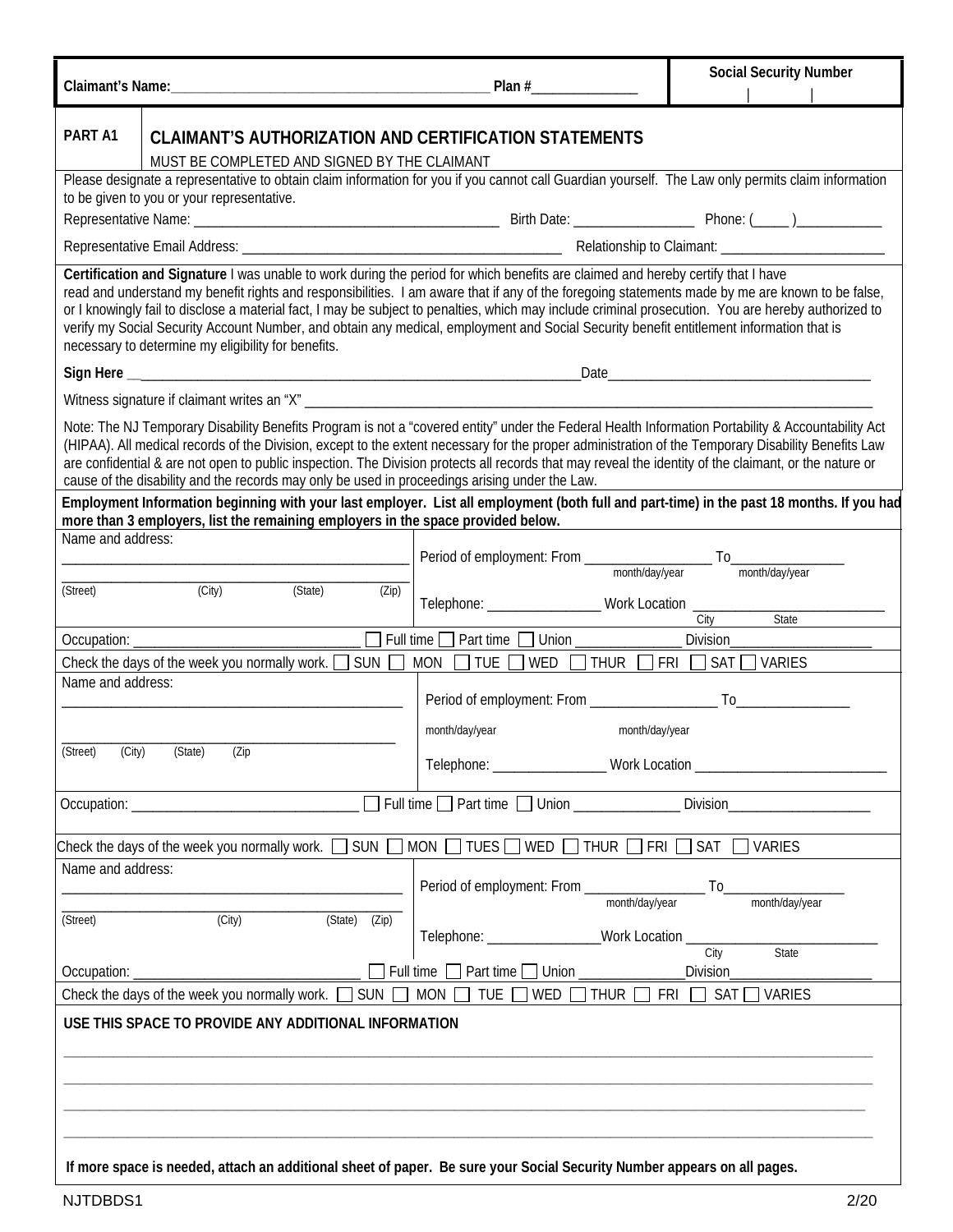|                                                                                                      |                                                                                                                                             |                                                                                                  | <b>Social Security Number</b> |     |      |  |
|------------------------------------------------------------------------------------------------------|---------------------------------------------------------------------------------------------------------------------------------------------|--------------------------------------------------------------------------------------------------|-------------------------------|-----|------|--|
| <b>PART B</b>                                                                                        | (TO BE COMPLETED BY YOUR DOCTOR AFTER YOU BECOME DISABLED)                                                                                  | <b>MEDICAL CERTIFICATE</b><br>(N.J.S.A 12:18-1.6 prohibits charging a fee to complete this form) |                               |     |      |  |
|                                                                                                      |                                                                                                                                             |                                                                                                  |                               |     |      |  |
| b.                                                                                                   |                                                                                                                                             |                                                                                                  |                               |     |      |  |
| Patient was last treated by me on:<br>C.                                                             |                                                                                                                                             |                                                                                                  |                               |     |      |  |
|                                                                                                      |                                                                                                                                             |                                                                                                  | Month                         | Day | Year |  |
|                                                                                                      | 2. Enter the date the patient was unable to perform their regular work due to this disability:                                              |                                                                                                  | Month                         | Day | Year |  |
|                                                                                                      | 3. Estimated Recovery: (Give the approximate date patient will be able to return to work.)                                                  |                                                                                                  |                               |     |      |  |
|                                                                                                      |                                                                                                                                             |                                                                                                  | Month                         | Day | Year |  |
|                                                                                                      | 4. If now recovered, on what date was the patient first able to work?                                                                       |                                                                                                  | Month                         | Day | Year |  |
|                                                                                                      |                                                                                                                                             |                                                                                                  |                               |     |      |  |
|                                                                                                      |                                                                                                                                             |                                                                                                  |                               |     |      |  |
|                                                                                                      |                                                                                                                                             |                                                                                                  |                               |     |      |  |
|                                                                                                      |                                                                                                                                             |                                                                                                  |                               |     |      |  |
|                                                                                                      | 6a. If pregnancy, provide estimated date of delivery:                                                                                       |                                                                                                  | Month                         | Day | Year |  |
| b.                                                                                                   |                                                                                                                                             |                                                                                                  |                               |     |      |  |
| If pregnancy terminated, enter the date:<br>C.                                                       |                                                                                                                                             |                                                                                                  |                               |     |      |  |
|                                                                                                      | And identify the reason: $\Box$ Birth $\Box$ C-Section $\Box$ Miscarriage $\Box$ Abortion                                                   |                                                                                                  | Month                         | Day | Year |  |
|                                                                                                      |                                                                                                                                             |                                                                                                  |                               |     |      |  |
|                                                                                                      |                                                                                                                                             |                                                                                                  |                               |     |      |  |
|                                                                                                      |                                                                                                                                             |                                                                                                  |                               |     |      |  |
|                                                                                                      | Is surgery for cosmetic purposes only? □ Yes<br>No                                                                                          |                                                                                                  |                               |     |      |  |
|                                                                                                      | 9. In your opinion, was this disability due to an accident or condition which developed due to the nature of the work? $\Box$ Yes $\Box$ No |                                                                                                  |                               |     |      |  |
|                                                                                                      |                                                                                                                                             |                                                                                                  |                               |     |      |  |
| Name of referring doctor _                                                                           | 10. Was this patient referred to you? Wes No If yes, please supply the information below if available.                                      | Referring doctor's telephone #:_____________                                                     |                               |     |      |  |
|                                                                                                      | 11. Do you believe this patient is mentally capable of handling their own affairs, including the use of benefits? $\Box$ Yes $\Box$ No      |                                                                                                  |                               |     |      |  |
|                                                                                                      | 12. I certify that the above statements, in my opinion, truly describe the patient's disability and the estimated duration thereof:         |                                                                                                  |                               |     |      |  |
|                                                                                                      |                                                                                                                                             |                                                                                                  |                               |     |      |  |
| (Print Doctor's Name and Medical Degree)<br>(Original Signature of Doctor Required)<br>(Date Signed) |                                                                                                                                             |                                                                                                  |                               |     |      |  |
| (Address)                                                                                            | If Resident, check $\Box$<br>(Certificate License No. and State)                                                                            |                                                                                                  |                               |     |      |  |
| (Address)                                                                                            |                                                                                                                                             | (Specialty of Treating Physician)                                                                |                               |     |      |  |
| (City)                                                                                               | (State)<br>(Zip Code)                                                                                                                       |                                                                                                  |                               |     |      |  |
|                                                                                                      |                                                                                                                                             |                                                                                                  |                               |     |      |  |
|                                                                                                      |                                                                                                                                             |                                                                                                  |                               |     |      |  |